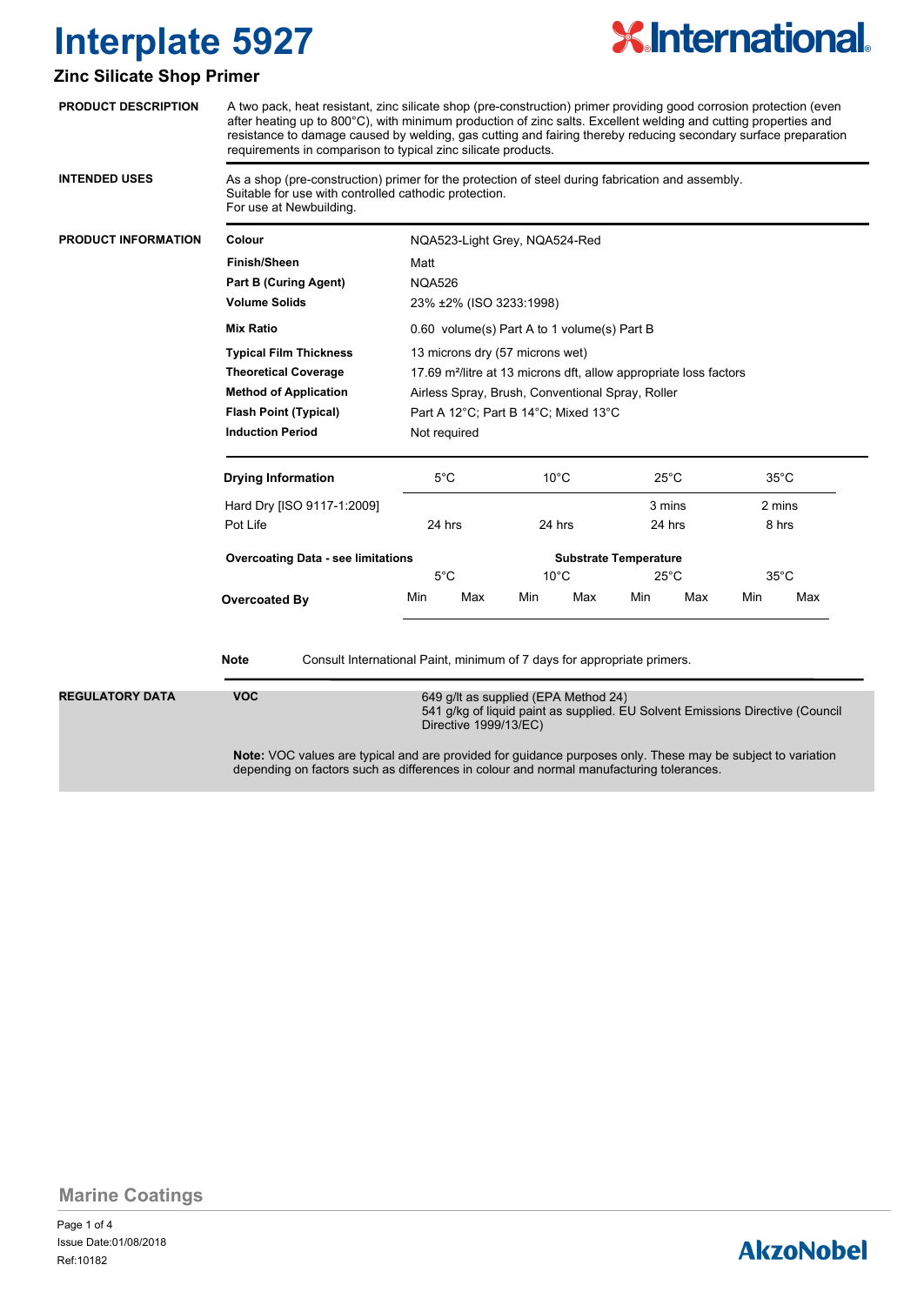

### **Zinc Silicate Shop Primer**

| <b>CERTIFICATION</b>                       | When used as part of an approved scheme, this material has the following certification:                                                                                                                                                                                                                                                                                                                                                                                                                                                                                                              |  |  |  |  |
|--------------------------------------------|------------------------------------------------------------------------------------------------------------------------------------------------------------------------------------------------------------------------------------------------------------------------------------------------------------------------------------------------------------------------------------------------------------------------------------------------------------------------------------------------------------------------------------------------------------------------------------------------------|--|--|--|--|
|                                            | • Weld Quality - Shop Primers for Welded Steel Structures (BV)<br>Weld Quality - Shop Primers for Corrosion Protection of Steel Plates and Structures (DNV)<br>$\bullet$<br>• Weld Quality - Approval of Prefabrication Primers (LR)                                                                                                                                                                                                                                                                                                                                                                 |  |  |  |  |
|                                            | Consult your local representative for details.<br>Approvals issued by external bodies may be dependent upon formulation and/ or manufacturing site.                                                                                                                                                                                                                                                                                                                                                                                                                                                  |  |  |  |  |
| <b>SYSTEMS AND</b><br><b>COMPATIBILITY</b> | Consult your International Paint representative for the system best suited for the surfaces to be protected.                                                                                                                                                                                                                                                                                                                                                                                                                                                                                         |  |  |  |  |
| <b>SURFACE PREPARATIONS</b>                | Use in accordance with the standard Worldwide Marine Specifications.<br>All surfaces to be coated should be clean, dry and free from contamination.                                                                                                                                                                                                                                                                                                                                                                                                                                                  |  |  |  |  |
|                                            | <b>NEWBUILDING</b><br>Shop primers should be applied using automatic blasting/spraying equipment.<br>Blast to a minimum of Sa2 <sup>1</sup> / <sub>2</sub> (ISO 8501-1:2007). Steel grit or a mixture of steel grit of particle size 0.6-1.0mm and<br>steel shot of particles size 0.6-1.4mm are normally used to give a predominantly angular profile.<br>Apply Interplate 5927 before oxidation occurs. If oxidation does occur the entire oxidised area should be reblasted to<br>the standard specified above.<br>Ensure that the area is clean and dry prior to application of Interplate 5927. |  |  |  |  |
|                                            | Consult your International Paint representative for specific recommendations.                                                                                                                                                                                                                                                                                                                                                                                                                                                                                                                        |  |  |  |  |

**Marine Coatings**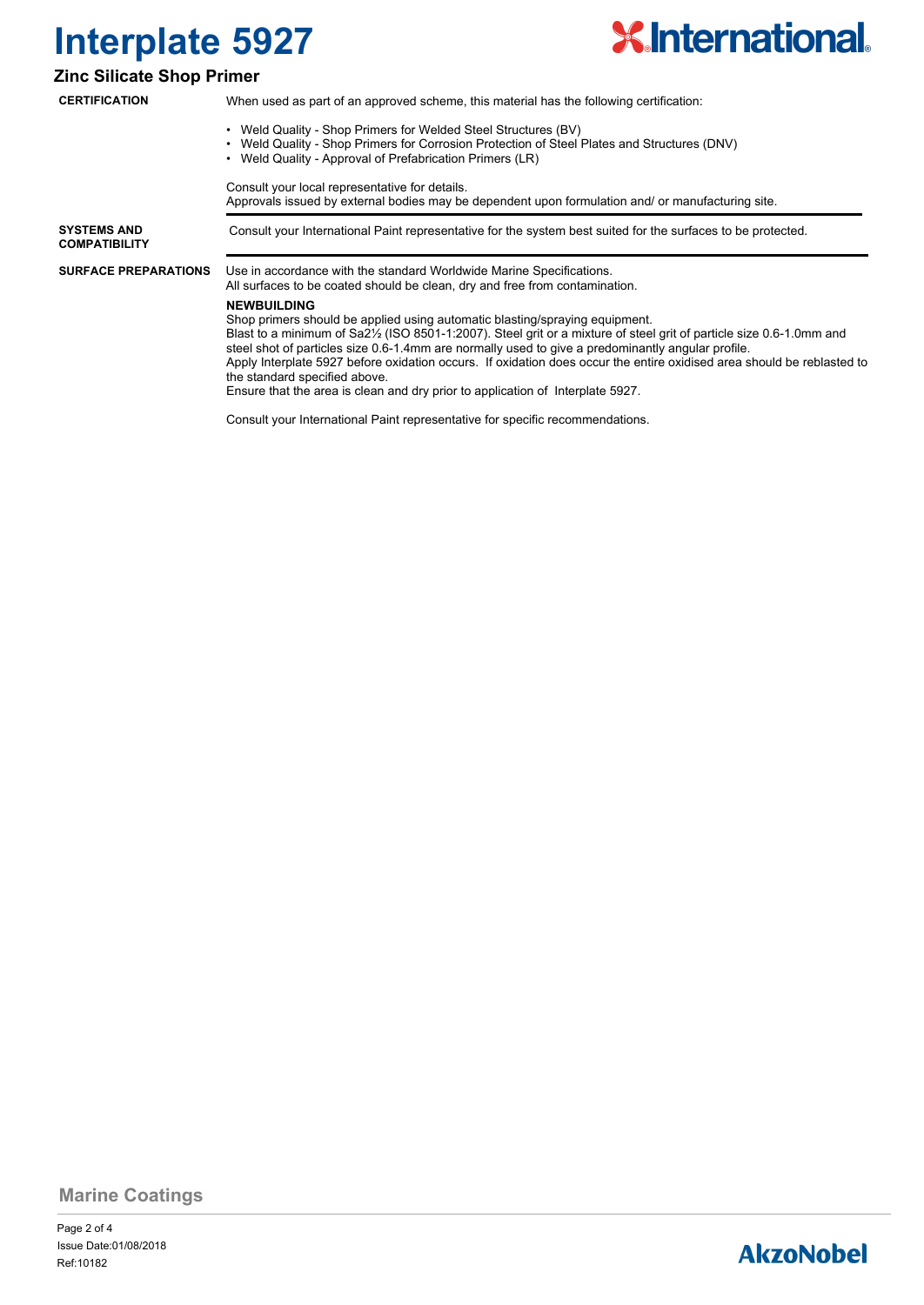

### **Zinc Silicate Shop Primer**

| <b>APPLICATION</b>                |                                                                                                                                                                                                                                                                                                                                                                                                                                                                                                                                                                                                                                                                                                                                                                                                                                                                                                                                                                                                                                                                                |
|-----------------------------------|--------------------------------------------------------------------------------------------------------------------------------------------------------------------------------------------------------------------------------------------------------------------------------------------------------------------------------------------------------------------------------------------------------------------------------------------------------------------------------------------------------------------------------------------------------------------------------------------------------------------------------------------------------------------------------------------------------------------------------------------------------------------------------------------------------------------------------------------------------------------------------------------------------------------------------------------------------------------------------------------------------------------------------------------------------------------------------|
| Mixing                            | Material is supplied in 2 containers as a unit. Always mix a complete unit in the proportions supplied. Agitate<br>Paste (Part A) with a power agitator, slowly add binder (Part B) while agitating. Allow to mix for at least 5 minutes,<br>sieve through a 30-60 mesh screen before use. Continue stirring during use.                                                                                                                                                                                                                                                                                                                                                                                                                                                                                                                                                                                                                                                                                                                                                       |
| <b>Thinner</b>                    | GTA820 (Winter Grade), GTA840 (Summer Grade)<br>Not recommended. Use International GTA820, GTA840 only in exceptional circumstances (max 15% by volume).<br>DO NOT thin more than allowed by local environmental legislation.                                                                                                                                                                                                                                                                                                                                                                                                                                                                                                                                                                                                                                                                                                                                                                                                                                                  |
| <b>Airless Spray</b>              | Recommended<br>Tip Range 0.38-0.58 mm (15-23 thou)<br>Total output fluid pressure at spray tip not less than 60 - 100 kg/cm <sup>2</sup> (850 - 1420 p.s.i.)                                                                                                                                                                                                                                                                                                                                                                                                                                                                                                                                                                                                                                                                                                                                                                                                                                                                                                                   |
| <b>Conventional Spray</b>         | Use suitable proprietary equipment. Thinning may be required.                                                                                                                                                                                                                                                                                                                                                                                                                                                                                                                                                                                                                                                                                                                                                                                                                                                                                                                                                                                                                  |
| <b>Brush</b>                      | Application by brush is recommended for small areas only. Multiple coats may be required to achieve specified film<br>thickness.                                                                                                                                                                                                                                                                                                                                                                                                                                                                                                                                                                                                                                                                                                                                                                                                                                                                                                                                               |
| Roller                            | Application by roller is recommended for small areas only. Multiple coats may be required to achieve specified film<br>thickness.                                                                                                                                                                                                                                                                                                                                                                                                                                                                                                                                                                                                                                                                                                                                                                                                                                                                                                                                              |
| <b>Cleaner</b>                    | International GTA820/GTA840                                                                                                                                                                                                                                                                                                                                                                                                                                                                                                                                                                                                                                                                                                                                                                                                                                                                                                                                                                                                                                                    |
| <b>Work Stoppages and Cleanup</b> | Do not allow material to remain in hoses, gun or spray equipment. Thoroughly flush all equipment with<br>International GTA820/GTA840. Once units of paint have been mixed they should not be resealed and it is advised<br>that after prolonged stoppages work recommences with freshly mixed units.<br>Clean all equipment immediately after use with International GTA820/GTA840. It is good working practice to<br>periodically flush out spray equipment during the course of the working day. Frequency of cleaning will depend<br>upon amount sprayed, temperature and elapsed time, including any delays. Do not exceed pot life limitations.<br>All surplus materials and empty containers should be disposed of in accordance with appropriate regional<br>regulations/legislation.                                                                                                                                                                                                                                                                                   |
| Welding                           | <b>Hot Work</b><br>In the event welding or flame cutting or fairing is performed on metal coated with this product, dust and fumes will<br>be emitted which will require the use of appropriate personal protective equipment and adequate local exhaust<br>ventilation. In North America do so in accordance with instruction in ANSI/ASC Z49.1 "Safety in Welding and<br>Cutting."                                                                                                                                                                                                                                                                                                                                                                                                                                                                                                                                                                                                                                                                                           |
| <b>SAFETY</b>                     | All work involving the application and use of this product should be performed in compliance with all<br>relevant national Health, Safety & Environmental standards and regulations.                                                                                                                                                                                                                                                                                                                                                                                                                                                                                                                                                                                                                                                                                                                                                                                                                                                                                           |
|                                   | Prior to use, obtain, consult and follow the Material Safety Data Sheet for this product concerning health<br>and safety information. Read and follow all precautionary notices on the Material Safety Data Sheet and<br>container labels. If you do not fully understand these warnings and instructions or if you can not strictly<br>comply with them, do not use this product. Proper ventilation and protective measures must be provided<br>during application and drying to keep solvent vapour concentrations within safe limits and to protect<br>against toxic or oxygen deficient hazards. Take precautions to avoid skin and eye contact (ie. gloves,<br>goggles, face masks, barrier creams etc.) Actual safety measures are dependant on application methods<br>and work environment.<br><b>EMERGENCY CONTACT NUMBERS:</b><br>USA/Canada - Medical Advisory Number 1-800-854-6813<br>Europe - Contact (44) 191 4696111. For advice to Doctors & Hospitals only contact (44) 207 6359191<br>China - Contact (86) 532 83889090<br>R.O.W. - Contact Regional Office |

**Marine Coatings**